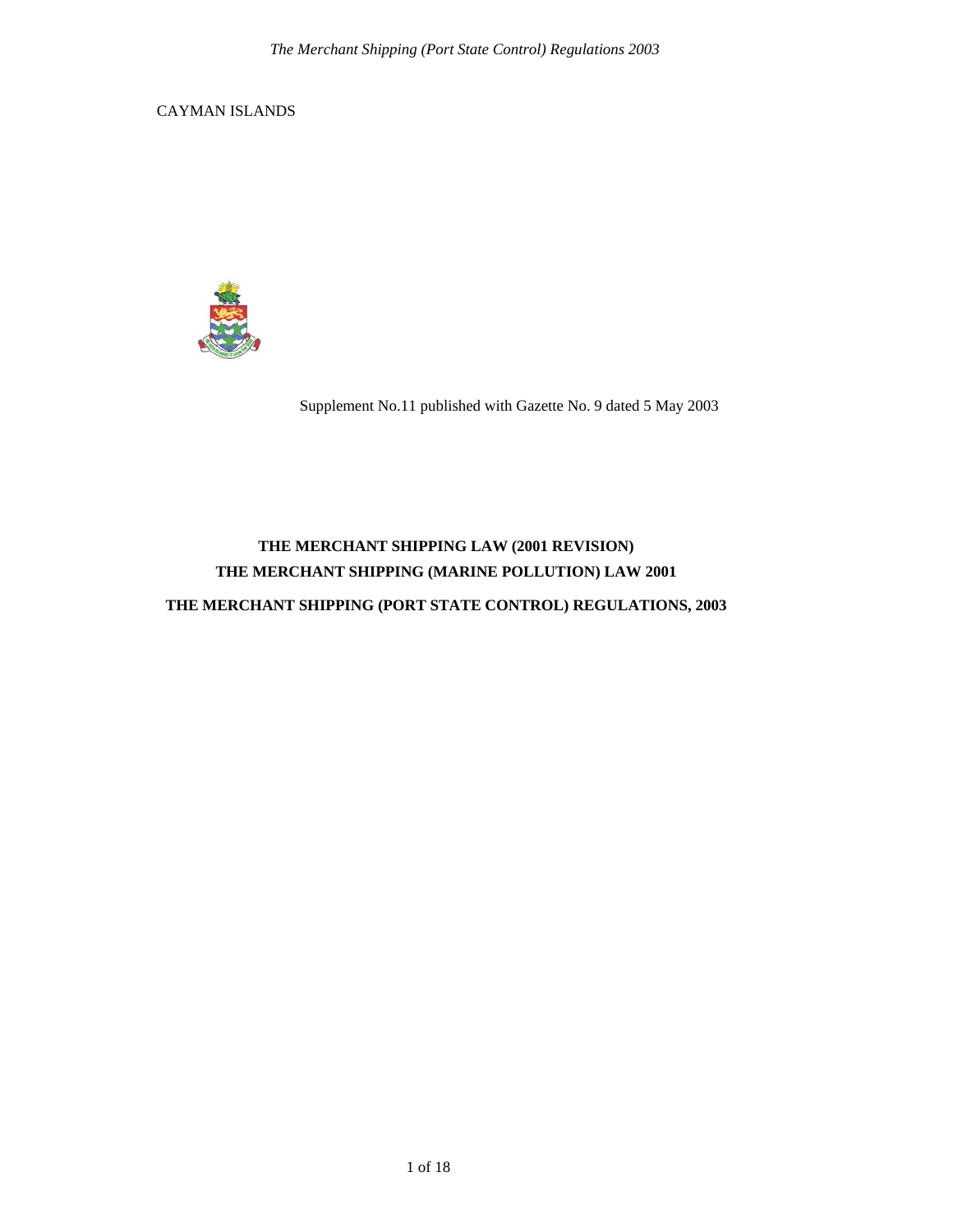# **ARRANGEMENT OF REGULATIONS**

# **[PART I](#page-2-0) - General**

- <span id="page-1-0"></span>1. [Citation](#page-2-1)
- 2. [Interpretation](#page-2-2)

# **[PART II](#page-3-0) - Procedures for Port State Control**

- 3. [Application](#page-3-1)
- 4. [Competent Authority](#page-3-2)
- 5. [Inspection commitments](#page-4-0)
- 6. [Inspection procedures](#page-4-1)
- 7. [Expanded inspection of certain ships](#page-4-2)
- 8. [Report of inspection to the master](#page-4-3)
- 9. [Rectification and detention](#page-4-4)
- 10. [Procedure applicable in the absence of ISM Certificates](#page-5-0)
- 11. [Detention procedures](#page-5-1)
- 12. [Arbitration](#page-6-0)
- 13. [Compensation](#page-6-1)
- 14. [Follow-up to inspections and detentions](#page-6-2)
- 15. [Professional profile of inspectors](#page-7-0)
- 16. [Reports from persons engaged in berthing or unberthing, etc. and Port Authority](#page-7-1)
- 17. [Publication of detentions](#page-8-0)
- 18. [Reimbursement of costs](#page-8-1)
- 19. [Offences](#page-8-2)

# **[PART III](#page-8-3)** - **Inspection of Familiarity of Crew with Operational Procedures**

20. [Familiarity of crew with procedures](#page-8-4) 

# **[SCHEDULES](#page-9-0)**

- [First Schedule](#page-9-0) Examples of "Clear Grounds" for a More Detailed Inspection
- [Second Schedule](#page-10-0) Ships to be considered for Priority Inspection
- [Third Schedule](#page-10-1) List of Certificates and Documents to be checked on an Inspection under Regulation 6
- [Fourth Schedule](#page-11-0) Procedures for the Control of Ships

# [Fifth Schedule](#page-11-1)

- PART A Categories of Ships subject to More Detailed Inspection
- PART B Guidelines for Expanded Inspection of Certain Categories of Ships
- [Sixth Schedule](#page-13-0) Criteria for Detention of a Ship
- [Seventh Schedule](#page-17-0) Minimum criteria for Inspectors
- [Eighth Schedule](#page-17-1) Requirements for the Identity Card for Port State Control Inspectors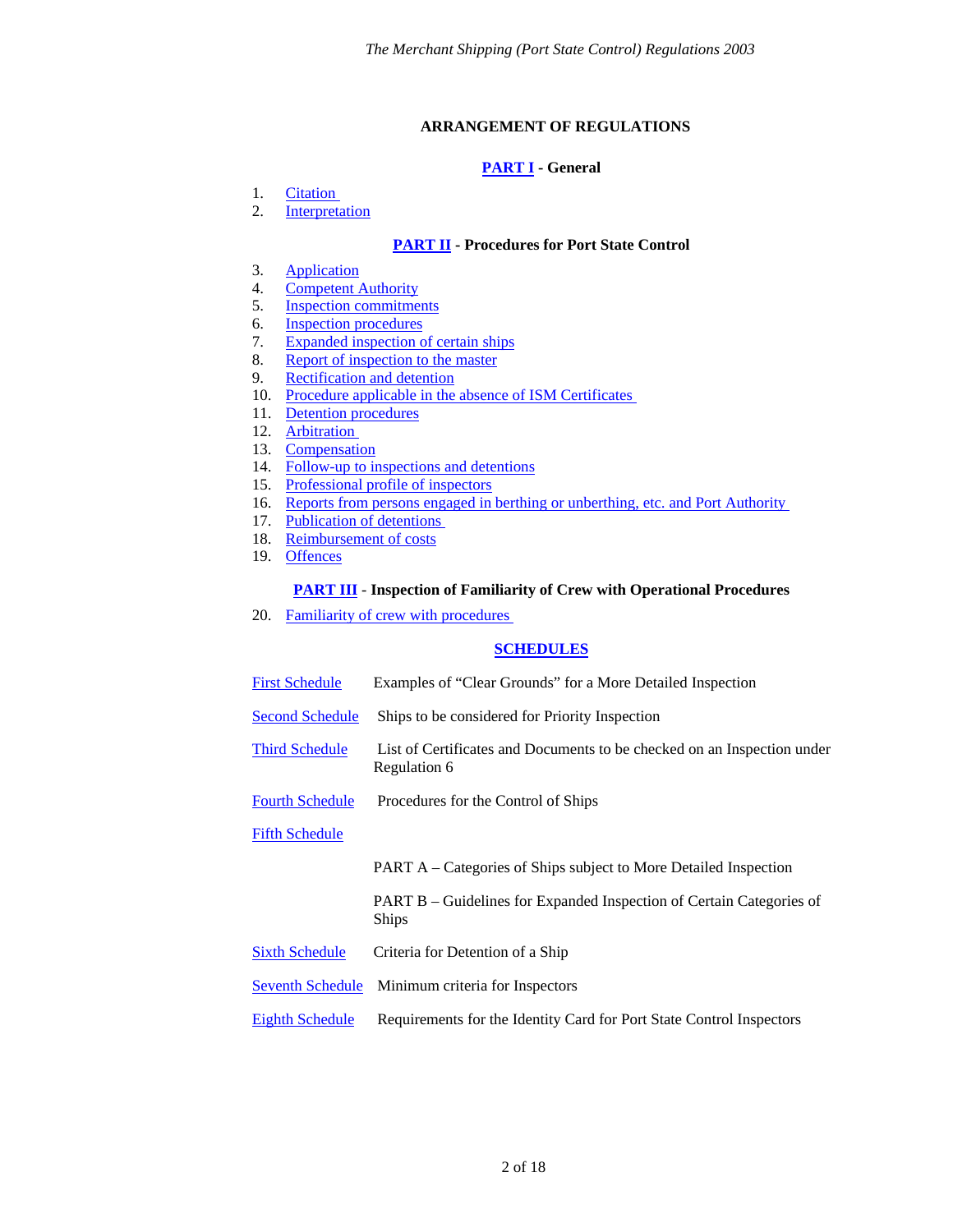# **THE MERCHANT SHIPPING LAW (2001 REVISION)**

# **THE MERCHANT SHIPPING (MARINE POLLUTION) LAW, 2001**

#### **THE MERCHANT SHIPPING (PORT STATE CONTROL) REGULATIONS, 2003**

The Governor in Council in exercise of the powers conferred on him by section 459(1) of the Merchant Shipping Law (2001 Revision) and section 6(g) of the Merchant Shipping (Marine Pollution) Law, 2001, hereby makes the following Regulations:

## **PART I – General**

- <span id="page-2-1"></span><span id="page-2-0"></span>Citation 1. These Regulations may be cited as the Merchant Shipping (Port State Control) Regulations, 2003.
- <span id="page-2-2"></span>Interpretation 2. In these Regulations, unless the context otherwise requires-

"CCSS Code" means the Code of Safety for Caribbean Cargo Ships adopted by the Committee of the Memorandum of Understanding on Port State Control in the Caribbean Region;

"clear grounds" means evidence which in the professional judgment of an inspector warrants a more detailed inspection of a ship, its equipment or its crew including, in particular, criteria listed in the First Schedule;

"Conventions" means-

- (a) the "1966 Convention" as defined in the section 222 of the Law;
- (b) the "Safety Convention" as defined in section 2 of the Law;
- (c) the "Marine Pollution Convention" as defined in section 2 of the Law;
- (d) the "STCW Convention" as defined in section 2 of the Law;
- (e) the Convention on the International Regulations for Preventing Collisions at Sea, 1972;
- (f) the "Tonnage Convention" as defined in section 2 of the Law; and

(g) the Merchant Shipping (Minimum Standards) Convention, 1976 (International Labour Organisation (ILO) No. 147);

together with related Resolutions and Codes of mandatory status in force, and a reference to a Convention is a reference to any of the Conventions;

"Convention enactments" means the Law or the Marine Pollution Law, as may be appropriate, and any subordinate legislation under those Laws which implement the Conventions;

"Convention ship" means a ship which flies or is entitled to fly the flag of a State party to a Convention, and "non-Convention ship" is a ship that is not a Convention ship;

"expanded inspection" means an inspection as specified in regulation 7;

"flag administration" in relation to a ship means the administration of the State whose flag the ship is entitled to fly;

"inspector" means a person duly authorised by the Director to carry out inspections required by these Regulations;

"ISM Code" has the meaning given in s.184(5) of the Law;

"Law" means the Merchant Shipping Law (2001 Revision);

"Marine Pollution Law" means the Merchant Shipping (Marine Pollution Law), 2001;

"member State" means a State or territory, the Maritime Authority of which is a party to the MOU;

"more detailed inspection" means an inspection where the ship, its equipment and crew as a whole or, as appropriate, parts thereof, are subjected, in the circumstances specified in regulation 6(3), to an in-depth inspection covering the ship's construction, equipment, manning, living and working conditions and compliance with on-board operational procedures;

"MOU" means the Memorandum of Understanding on Port State Control in the Caribbean Region, signed in Barbados on 26 January 1982;

3 of 18 *[Return to Top](#page-1-0)*

First Schedule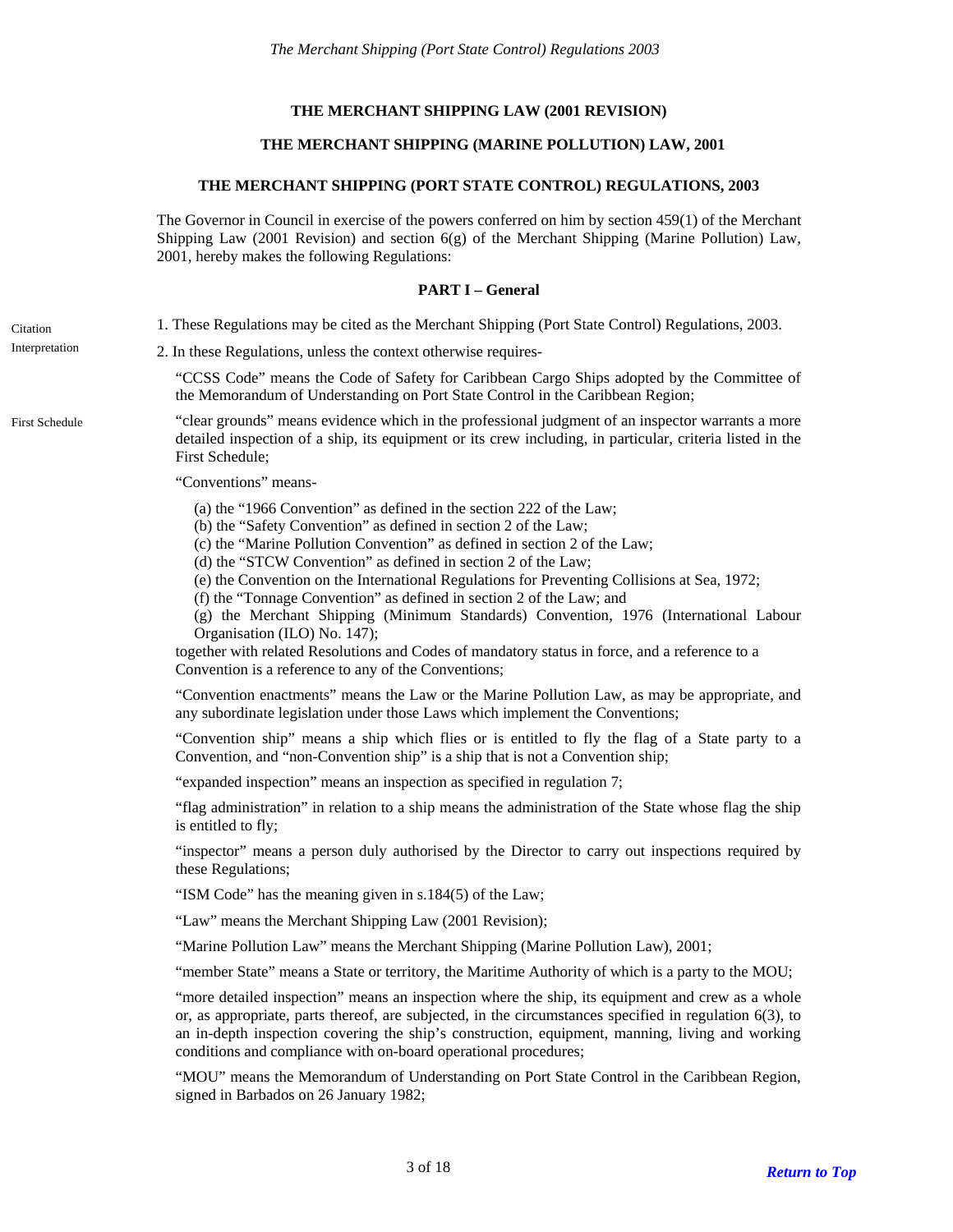"offshore installation" means a fixed or floating platform operating in the continental shelf of the Islands;

"owner" includes, in relation to a ship, any operator, manager, charterer or agent of the ship;

"ship" includes hovercraft; and

"stoppage of an operation" means a formal prohibition of a ship to continue an operation due to established deficiencies which, individually or together, would render the continued operation hazardous.

# **PART II – Procedure for Port State Control**

<span id="page-3-1"></span><span id="page-3-0"></span>Application 3. (1) Subject to paragraph (2), this Part applies to any sea-going ship-

(a) in a port in the Islands or at an offshore installation; or

(b) anchored off such a port or such an installation,

and its crew.

(2) This Part does not apply to-

(a) Cayman Islands ships;

(b) fishing vessels;

(c) ships of war;

(d) naval auxiliary ships;

- (e) wooden ships of primitive build;
- (f) government ships used for non-commercial purposes; or
- (g) pleasure vessels not engaged in trade.

(3) In the case of a ship below 500 gross tonnage to the extent to which a Convention does not apply, an inspector shall, without prejudice to any other powers under the Convention enactments, take such action as may be necessary to ensure that the ship is not hazardous to safety, health or the environment.

(4) In applying paragraph (3) an inspector shall be guided by Annex 1B to the MOU.

(5) When inspecting a ship pursuant to regulations 5 to 8 no more favourable treatment shall be given to a non-Convention ship or to the crew of such a ship than that given to a Convention ship or to the crew of such a ship.

(6) A power of inspection or detention conferred by a Convention enactment is also exercisable in relation to a ship which-

(a) is at an offshore installation, or

(b) is anchored off an offshore installation or a port in the Islands where the ship is one to which this Part applies.

(7) Where-

(a) a ship to which this Part applies is detained under a Convention enactment, or

(b) the master of such a ship is served with a detention notice under such an enactment,

section 439 of the Law (Enforcing detention of ship) shall apply in relation to the ship as if any reference to proceeding to sea were a reference to proceeding contrary to the detention order and references to sending or taking to sea were construed accordingly.

<span id="page-3-2"></span>Competent Authority 4. (1) The Director is the competent authority for the Islands for the purposes of these Regulations

> (2) In relation to any other member State the "competent authority" is the national maritime administration of that State responsible for inspections of ships.

> (3) In relation to a State other than a member State "competent authority" means any authority designated as such by that State.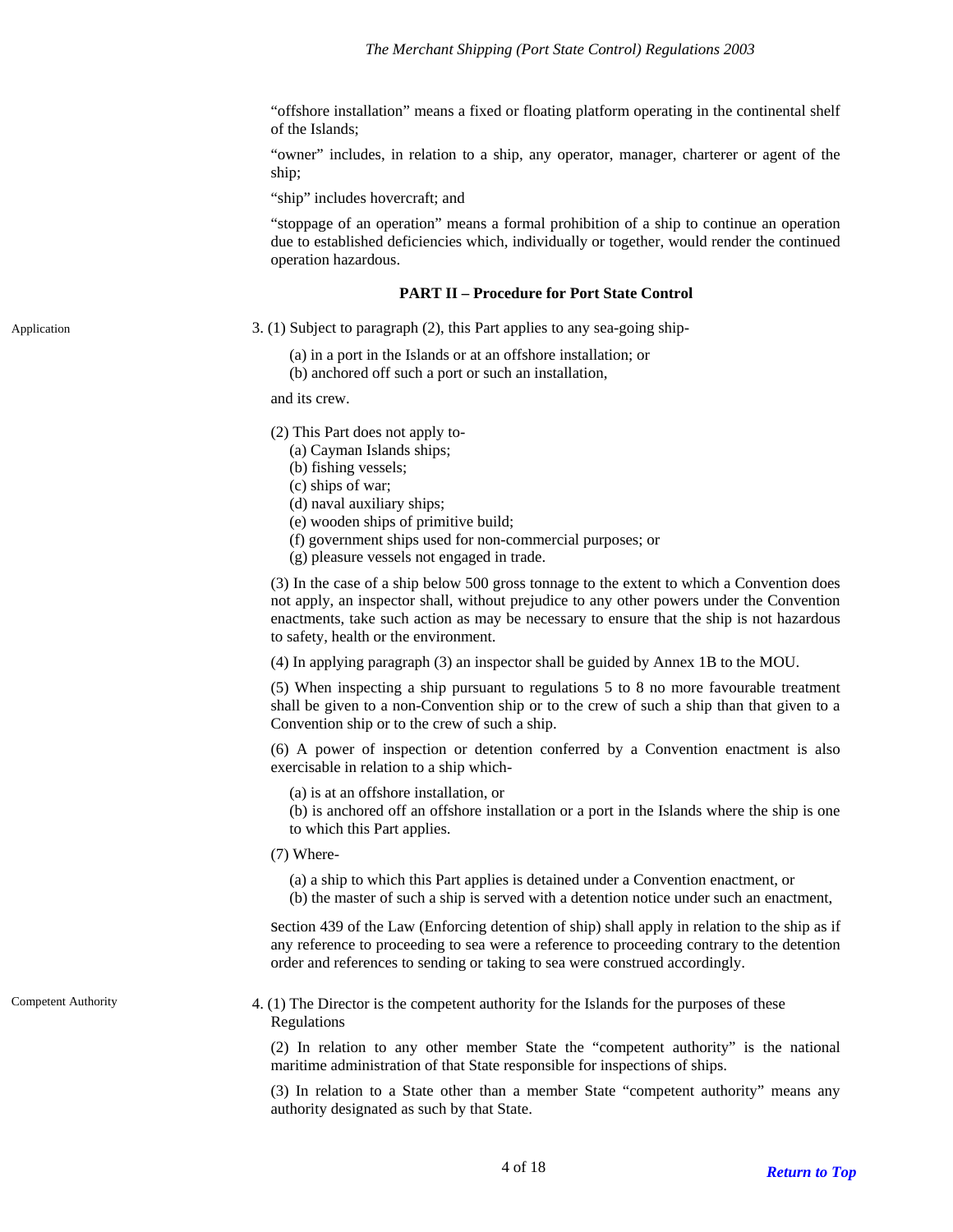<span id="page-4-4"></span><span id="page-4-3"></span><span id="page-4-2"></span><span id="page-4-1"></span><span id="page-4-0"></span>

| Inspection<br>commitments                                 | 5. (1) The Director shall cause to be carried out an annual total number of Port State Control<br>Inspections corresponding to at least 15 percent of the number of individual foreign registered ships<br>to which this Part applies entering the ports of the Islands during a calendar year, or corresponding<br>to some other percentage which may from time to time be agreed under the terms of the MOU.                   |
|-----------------------------------------------------------|----------------------------------------------------------------------------------------------------------------------------------------------------------------------------------------------------------------------------------------------------------------------------------------------------------------------------------------------------------------------------------------------------------------------------------|
| Second Schedule                                           | (2) In selecting ships for inspection the Director shall give priority to the ships referred to in the<br>Second Schedule.                                                                                                                                                                                                                                                                                                       |
|                                                           | (3) The Director shall not cause to be inspected a ship which has been inspected by the competent<br>authority of any member State within the previous six months, provided that-                                                                                                                                                                                                                                                |
|                                                           | (a) the ship is not in a category listed in the Second Schedule;<br>(b) no deficiencies have been reported following a previous inspection; and<br>(c) no clear grounds exist for carrying out an inspection.                                                                                                                                                                                                                    |
|                                                           | (4) Paragraph (3) shall not apply to any of the operational controls specifically provided for in the<br>Convention enactments                                                                                                                                                                                                                                                                                                   |
| Inspection<br>procedures                                  | 6. (1) In carrying out an inspection referred to in regulation 5, the inspector shall as a minimum-<br>(a) check the certificates and documents listed in the Third Schedule; and<br>(b) satisfy himself of the overall condition of the ship, including the engine room and the<br>accommodation, including its hygienic condition.                                                                                             |
| Third Schedule                                            | (2) The inspector may examine all other relevant certificates and documents, in addition to those<br>listed in the Third Schedule, which are required to be carried on board in accordance with the<br>Convention enactments.                                                                                                                                                                                                    |
|                                                           | (3) Whenever there are clear grounds for believing, after the inspection referred to in paragraphs (1)<br>and (2), that the condition of a ship or of its equipment or crew does not substantially meet the<br>relevant requirements of a Convention enactment, a more detailed inspection shall be carried out,<br>including further checking of compliance with on board operational requirements.                             |
| Fourth Schedule                                           | (4) The inspector shall also observe the relevant procedures and guidelines for the control of ships<br>specified in the Fourth Schedule.                                                                                                                                                                                                                                                                                        |
| Expanded inspection<br>of certain ships<br>Fifth Schedule | 7. (1) Where there are clear grounds for the carrying out of a more detailed inspection of a ship<br>belonging to the categories listed in Part A of the Fifth Schedule, an expanded inspection shall be<br>carried out taking into account the guidelines in Part B of that Schedule.                                                                                                                                           |
|                                                           | (2) A ship referred to in paragraph (1) shall be subject to an expanded inspection by any of the<br>competent authorities of the member States only once during a period of 12 month, but the ship may<br>be subject to the inspection provided for in regulation $6(1)$ and (2).                                                                                                                                                |
|                                                           | (3) Subject to paragraph (2), in the case of a passenger ship operating on a regular schedule to and<br>from a port in the Islands, the Director shall cause an expanded inspection of the ship to be carried<br>out before the ship starts operating on the schedule and every 12 months thereafter, subject to<br>consultation with the competent authority of the member State, to and from whose ports the ship<br>operates. |
| Report of inspection<br>to the master                     | 8. (1) On completion of an inspection, a more detailed inspection, or an expanded inspection, the<br>master of the ship shall be provided by the inspector with a document in the form specified in Annex<br>3 to the MOU giving the results of the inspection and details of any decisions taken by the inspector,<br>and of corrective action to be taken by the master, owner or operator.                                    |
|                                                           | (2) In the case of deficiencies warranting the detention of a ship the document to be given to the<br>master in accordance with paragraph (1) shall include information about the future publication of<br>information concerning the detention in accordance with regulation 17.                                                                                                                                                |
| Rectification and<br>detention                            | 9. (1) The owner shall satisfy the Director that any deficiencies confirmed or revealed by an inspection<br>referred to in regulation 6 or 7 are, or will be rectified in accordance with the relevant Convention.                                                                                                                                                                                                               |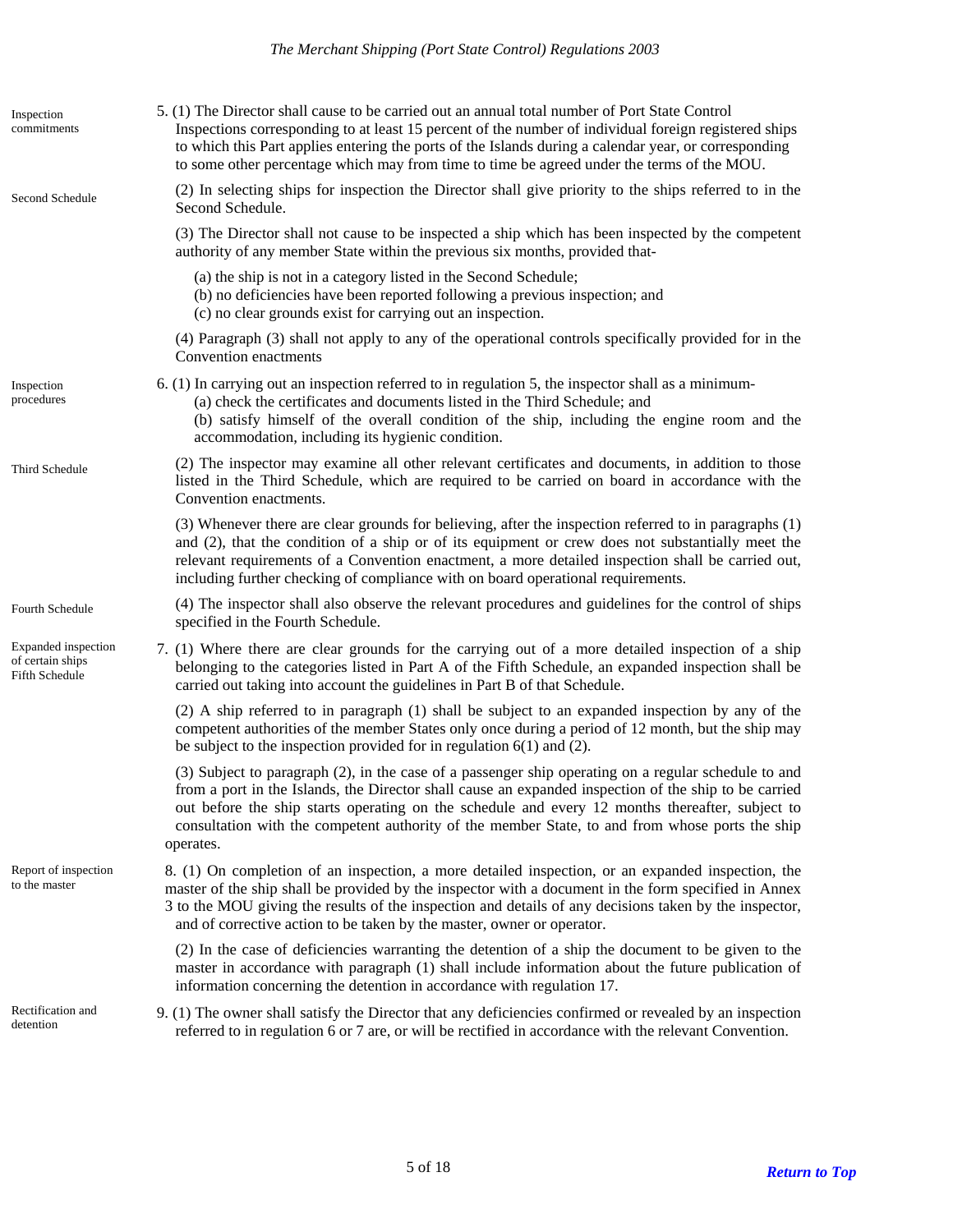(2) (a) In case of deficiencies which are clearly hazardous to safety, health or the environment, the inspector shall detain the ship, or require the stoppage of the operation in the course of which the deficiencies have been revealed, using powers of detention in Convention enactments as appropriate, or issuing a prohibition notice under section 420 of the Law, as the case may be;

(b) a detention order may

- (i) include a direction that a ship shall remain in a particular place, or shall move to a particular anchorage or berth; and
- (ii) specify circumstances when the master of the ship may move his ship from a specified place for reasons of safety or prevention of pollution; and

(c) the detention order or stoppage of an operation shall not be lifted until the Director establishes that the ship can, subject to any necessary conditions, proceed to sea or the operation be resumed without risk to the safety and health of passengers or crew, or risk to other ships, or without there being an unreasonable threat or harm to the marine environment.

(3) Without prejudice to any other requirement in the Convention enactments, when exercising his professional judgment as to whether or not a ship should be detained, the inspector shall apply the criteria set out in the Sixth Schedule.

(4) In exceptional circumstances, where the overall condition of a ship is obviously substandard, the inspector may, in addition to detaining the ship, suspend the inspection of the ship until the responsible parties have taken the steps necessary to ensure that it complies with the relevant requirements of the Conventions.

(5) Without prejudice to any other requirement in the Convention enactments, in the event that an inspection referred to in regulation 6 or 7 gives rise to detention, the Director shall immediately inform, in writing, the flag administration or the Consul or, in his absence, the nearest diplomatic representative of the State of the flag administration, of all the circumstances in which intervention was deemed necessary, and in addition, nominated surveyors or recognised organisations responsible for the issue of the ship's certificates shall be notified where relevant.

(6) These Regulations shall be without prejudice to the additional requirements of the Conventions concerning notification and reporting procedures related to Port State Control.

(7) When carrying out inspections under these Regulations, the inspector shall make all possible efforts to avoid a ship being unduly detained or delayed Procedure applicable in the absence of ISM certificates

<span id="page-5-0"></span>Procedure applicable in the abs<br>of ISM Certificates 10. (1) Where an inspection reveals that a copy of the document of compliance or the safety management certificate required by the ISM Code are not on board the vessel to which that Code is applicable at the date of inspection, the inspector shall detain the ship.

(2) Notwithstanding the absence of the documentation referred to in paragraph (1)-

(a) where the inspection reveals no other deficiencies warranting detention, the Director may cause the detention order to be lifted for the purpose of avoiding port congestion; whenever such a decision is taken, the Director shall immediately alert the competent authorities of the member States; and

(b) where deficiencies referred to in regulation 9(2) are found and cannot be rectified in the port of detention, the relevant provisions of regulation 14 shall apply.

(3) A ship which proceeds to sea from a port in a member State following release in order to avoid port congestion shall not enter a port in the Islands until the owner has provided evidence to the satisfaction of the competent authority of the member State where the ship was detained that the ship fully complies with the requirements of the ISM Code.

(4) Notwithstanding paragraph (3), access to a specific port may be permitted in situations referred to in regulation 14(8).

<span id="page-5-1"></span>Detention procedures 11. Section 439 of the Law and regulations 12 and 13 apply in relation to the exercise of the power of detention in any Convention enactment.

Sixth Schedule

Procedure applicable in the abs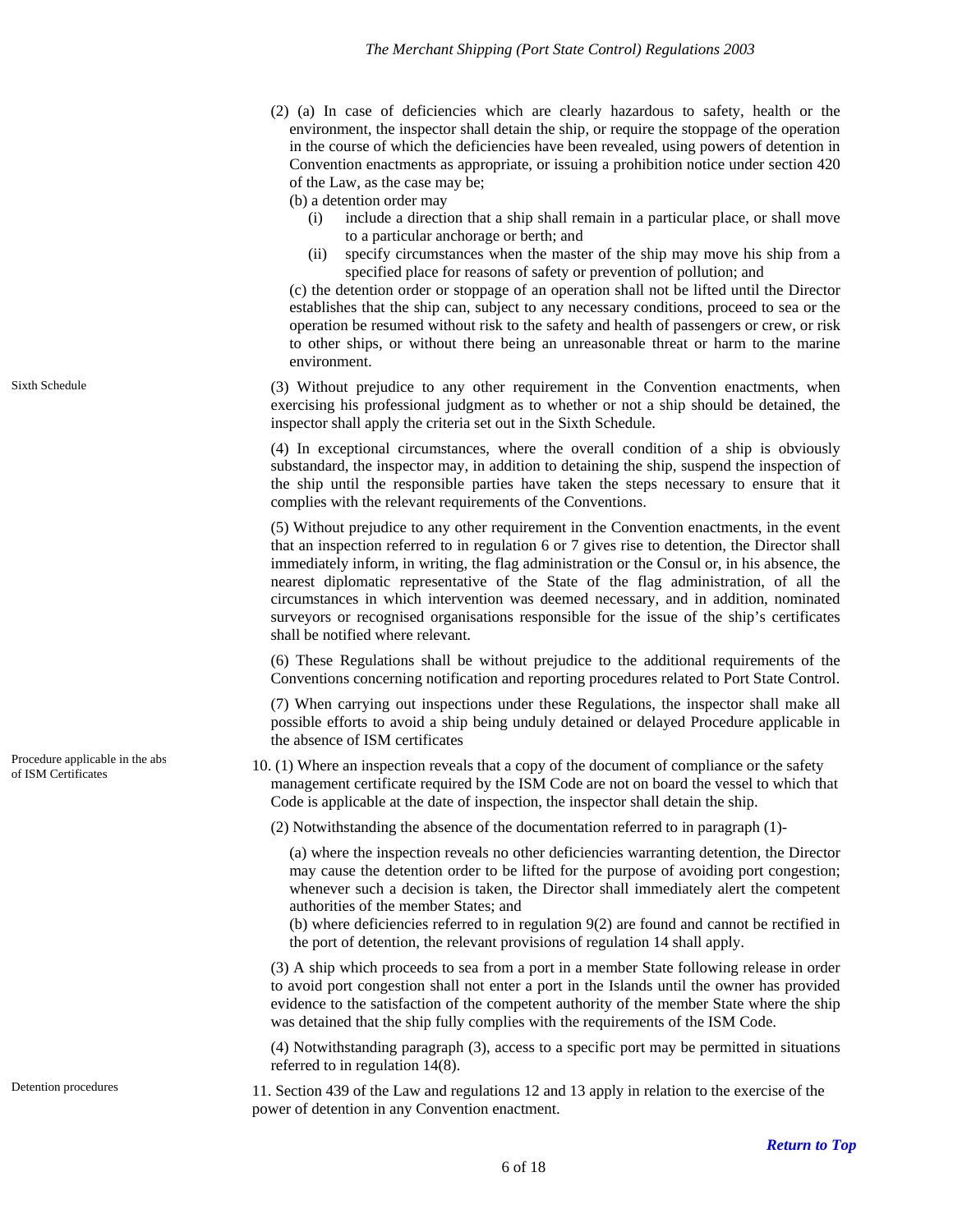<span id="page-6-0"></span>12. (1) Any question as to whether a matter specified in a detention order relating to an opinion formed by the inspector constituted a valid basis for that opinion shall, where the master or owner of the ship so requires by a notice given to the inspector within 21 days from the service of the detention order, be referred to a single arbitrator appointed by agreement between the parties for that question to be decided by him. Arbitration

> (2) Where a notice is given by the master or owner of the ship in accordance with paragraph (1), the giving of the notice shall not suspend the operation of the detention order.

> (3) The arbitrator shall have regard, in coming to his decision, to any other matters not specified in the detention order which appear to him to be relevant as to whether the ship was or was not liable to be detained.

> (4) Where on a reference under this regulation, the arbitrator decides in respect of any matter to which the reference relates, that in all the circumstances the matter did not constitute a valid basis for the inspector's opinion, he shall either cancel the detention order or affirm it with such modifications as he may in the circumstances think fit; and in any other case the arbitrator shall affirm the order in its original form.

> (5) The arbitrator shall include in his decision a finding as to whether there was a valid basis for the detention of the ship.

> (6) A person shall not be qualified for appointment as an arbitrator under this regulation unless he is-

(a) a person holding a certificate of competency as a master mariner (unrestricted) or as a marine engineer officer Class 1, or a person holding a certificate equivalent to such certificate; (b) a naval architect;

(c) a person with at least 10 years' standing as an attorney-at-law in the Islands and with at least 10 years experience in shipping law;

(d) a person referred to in section  $3(1)(a)$  of the Legal Practitioners Law (2002 Revision) who has practised in the designated profession for a period of at least 10 years and with at least 10 years experience in shipping law; or

(e) a person with special experience of shipping matters, or of activities carried on in ports.

(7) In connection with his functions under this regulation, an arbitrator shall have the powers conferred on an inspector by section 417 of the Law.

<span id="page-6-1"></span>Compensation 13. (1) Where on a reference under regulation 12 relating to a detention order-

(a) the arbitrator decides that the owner has proved that any matter did not constitute a valid basis for the inspector's opinion; and

(b) it appears to him that the owner has proved that there were no reasonable grounds for the inspector to form that opinion,

the arbitrator shall award the owner of the ship such compensation in respect of any loss suffered in consequence of the detention of the ship as the arbitrator thinks fit.

(2) Any compensation awarded under this regulation shall be payable out of the revenue of the Islands.

<span id="page-6-2"></span>Follow-up to inspections 14. (1) Where deficiencies referred to in regulation 9(2) cannot be rectified in the port of inspection, the Director may allow the ship to proceed to the nearest appropriate repair yard available, as chosen by the master and the responsible parties, provided that the conditions determined by the competent authority of the flag administration and agreed by the Director are complied with. Such conditions shall ensure that the ship can proceed without risk to the safety and health of passengers or crew, or risk to other ships, or without there being an unreasonable threat of harm to the marine environment.

> (2) In the circumstances referred to in paragraph (1), the Director shall notify the competent authority of the State where the repair yard is situated, the parties referred to in regulation 9(5) and any other authority as appropriate, of all the conditions for the voyage.

> (3) The notification of the parties referred to in paragraph (2) shall be in accordance with Annex 2 to the MOU.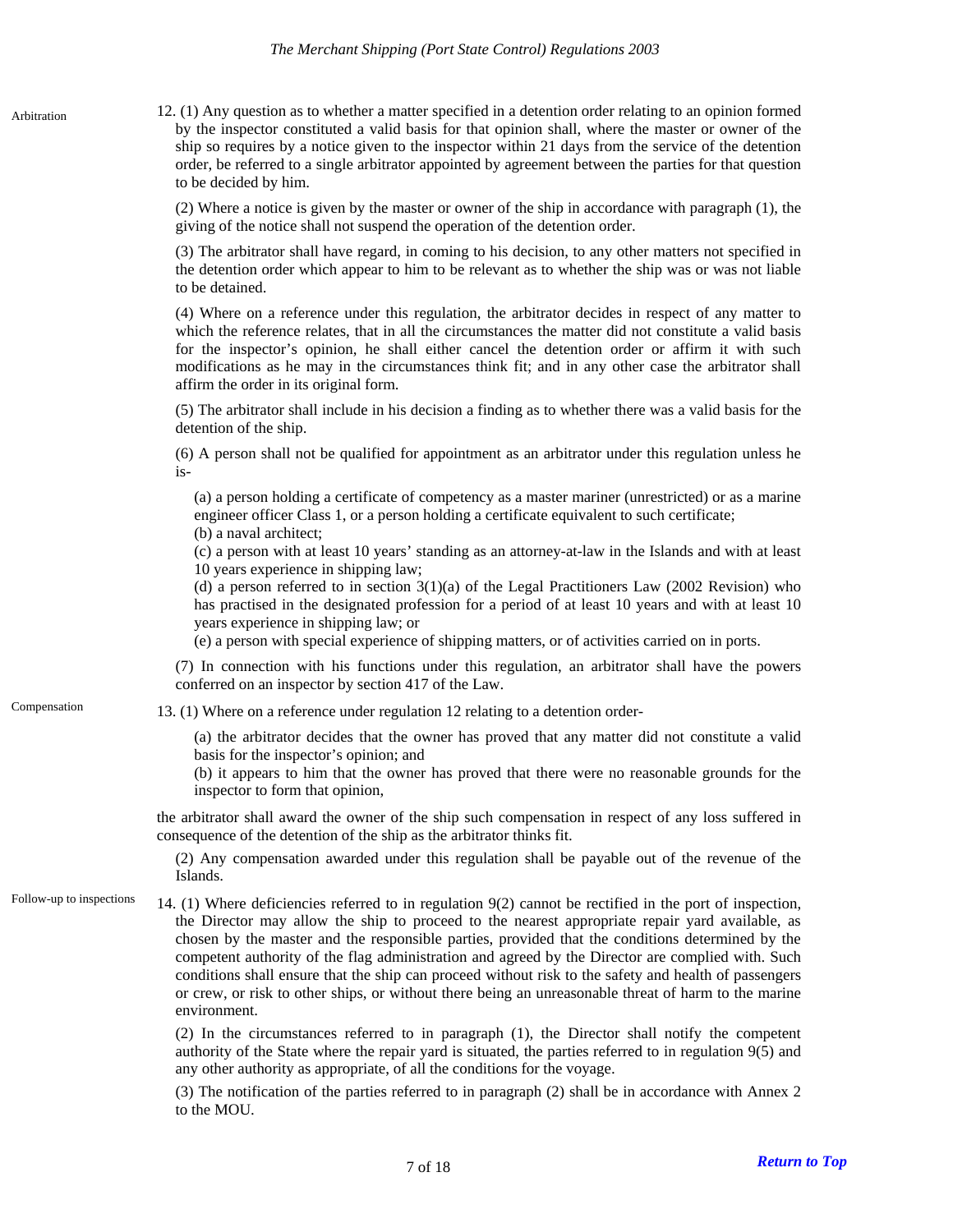(4) Where the Director receives notification from the competent authority or another member State in respect of a ship which the authority ("the notifying authority") allowed to proceed to a repair yard in the Islands, the Director shall inform the notifying authority of the action it has taken.

- (5) (a) A ship to which this regulation applies which proceeds to sea from any port in any member State-
	- (i) without complying with the conditions determined by the competent authority of the member State in the port of inspection; or
	- (ii) which fails to comply with the applicable requirements of the Conventions by not calling into the indicated repair yard, shall not enter any port within the Islands until the owner has provided evidence to the satisfaction of the competent authority of the member State where the ship was found defective that the ship fully complies with all applicable requirements of the Conventions; and

(b) this subparagraph applies to a ship detained in a port in a member State after inspection has revealed deficiencies that are clearly hazardous to safety, health or the environment, which has been allowed by the competent authority to proceed to the nearest appropriate repair yard.

(6) Where a ship proceeds to sea from a port in the Islands without complying with the conditions determined by the Director in accordance with paragraph (1), the Director shall immediately alert the competent authorities of all the other member States.

(7) Where a ship to which paragraph (5) applies is to proceed to a repair yard in the Islands but fails to call into the indicated repair yard, the Director shall immediately alert the competent authorities of all the other member States.

(8) Notwithstanding the provisions of paragraph (5), access to a specific port may be permitted by the Director in the event of force majeure or overriding safety considerations, or to reduce or minimise the risk of pollution or to have deficiencies rectified, provided adequate measures to the satisfaction of the Director have been implemented by the owner or the master of the ship to ensure safe entry.

<span id="page-7-0"></span>15. (1) Inspections under these Regulations shall be carried out only by inspectors who fulfil Professional profile of 15. (1) Inspections under these Regulations shall<br>the criteria specified in the Seventh Schedule.

Seventh Schedule (2) Where an inspector does not possess the required professional expertise, he shall be assisted by a person with such expertise.

> (3) An inspector and any person assisting him shall have no commercial interest either in the port of inspection or in the ships inspected, nor shall an inspector be employed by or undertake work on behalf of non-governmental organisations which issue statutory and classification certificates or which carry out the surveys necessary for the issue of those certificates to ships.

(4) An inspector shall carry a personal document in the form of an identity card issued by Eighth Schedule<br>the Director which shall include the information specified in the Eighth Schedule.

> 16. (1) A person who is engaged in the berthing or unberthing of a ship to which this Part applies or has the conduct of navigation on such a ship when the ship is bound for a port within a member State from a port in the Islands, shall immediately inform the Port Authority and the Director whenever he learns in the course of his normal duties that there are deficiencies which may prejudice the safe navigation of the ship, or which may pose a threat of harm to the marine environment.

(2) If the Port Authority, when exercising its normal duties, learns that such a ship within its port has deficiencies which may prejudice the safety of the ship or poses an unreasonable threat of harm to the marine environment, the Authority shall immediately inform the Director.

inspectors

<span id="page-7-1"></span>Reports from persons engaged in berthing or unberthing, etc. and Port Authority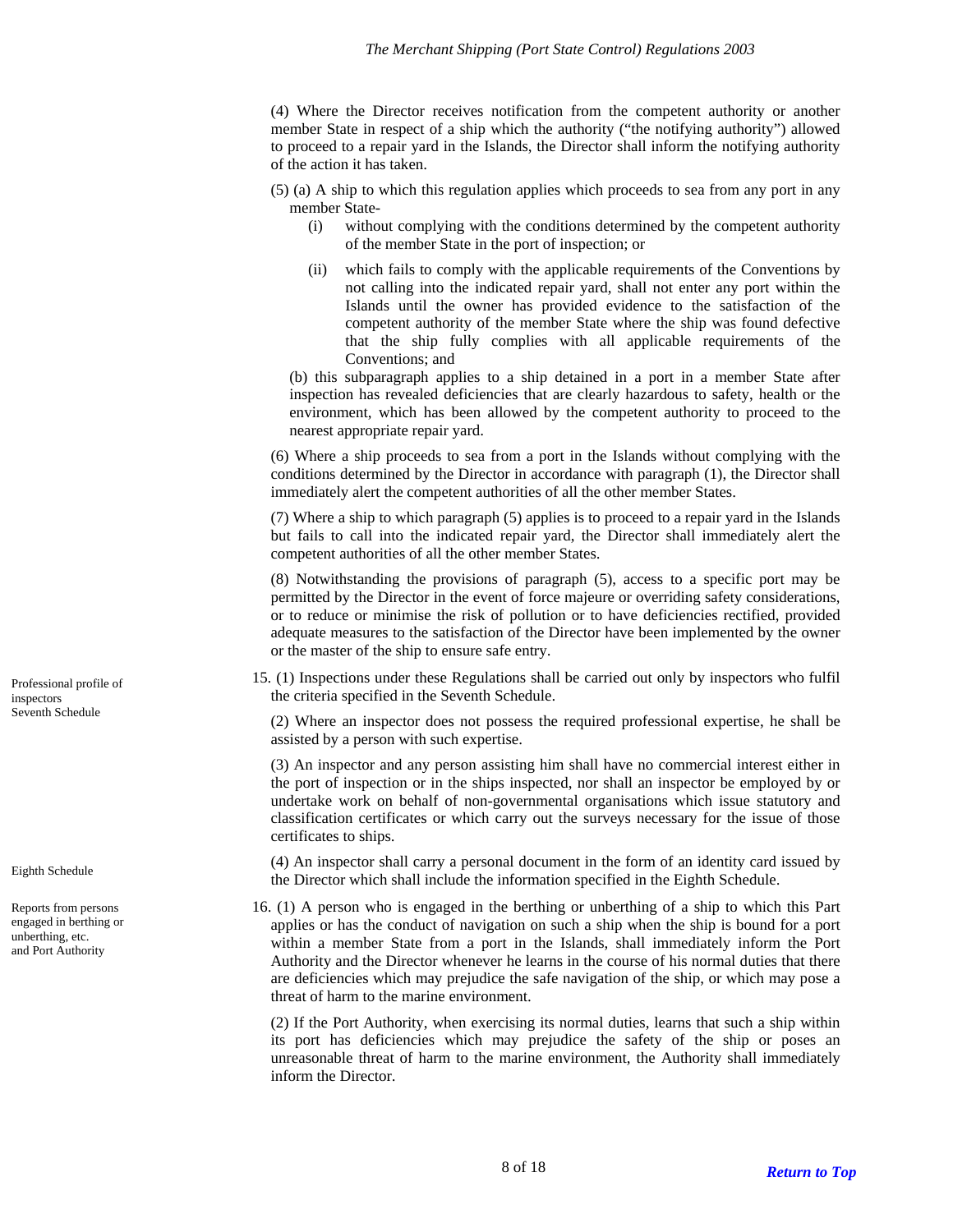<span id="page-8-2"></span><span id="page-8-1"></span><span id="page-8-0"></span>17. (1) The Director shall, as a minimum, cause to be published quarterly information concerning ships to which this Part applies, detained during the previous 3-month period and which have been detained more than once during the past 24 months. The information published shall include-Publication of detentions (a) the name of the ship; (b) the name of the shipowner or the operator of the ship; (c) the IMO number of the ship; (d) the flag state of the ship; (e) the classification society, where relevant (f) where applicable, any other Party which has issued certificates to such ship in accordance with the Conventions on behalf of the flag State; (g) the reason for detention of the ship; and (h) the port and date of detention of the ship. 18. (1) The costs of any inspection which results in the detention of a ship to which this Part applies, and any subsequent inspection relating to the deficiencies which led to the detention and all costs relating to any inspection carried out under the authority of the Director for the purposes of, or in connection with, regulation 14(5) shall be charged to the owner or his agent or representative person in the Islands. Reimbursement of costs (2) Any detention made pursuant to these Regulations shall not be lifted until any fees payable in respect of any inspection leading to it or arising from it have been paid, or the Director has been provided with sufficient security for the fees. 19. (1) If there is any contravention of a direction made pursuant to regulation 9(2) in respect of a ship, the owner and master of the ship shall each be guilty of an offence, and liable on summary conviction to a fine of \$25,000 or on conviction on indictment to imprisonment for two years, and a fine of \$25,000. **Offences** (2) Where a ship- (a) fails to proceed to the yard specified in regulation 14(1); or (b) enters a port in contravention of regulation 10(3), the owner and master is each guilty of an offence, and liable on summary conviction to a fine of \$25,000, or on conviction on indictment to imprisonment for two years, and a fine of \$25,000. (3) A person who obstructs an inspector or any person assisting the inspector he is guilty of an offence and liable on summary conviction to a fine not exceeding level 4 on the standard scale. (4) A person who contravenes regulation 16(1) is guilty of an offence and liable on summary conviction to a fine not exceeding level 3 on the standard scale. (5) It shall be a defence for a person charged under this regulation to prove that he took all reasonable steps to avoid committing the offence. **PART III-Inspection of Familiarity of Crew with Operational Procedures**  20. (1) All ships when in a port in the Islands, and Cayman Islands ships when elsewhere, shall be subject to inspection for the purpose of checking that the master and crew are familiar with essential procedures and operations relating to the safety of the ship. Familiarity of crew with procedures

> <span id="page-8-4"></span><span id="page-8-3"></span>(2) Section 416 of the Law shall apply in relation to a ship in a port in the Islands as if, in subsection (1), after "articles on board" there were inserted "the familiarity of the crew with essential procedures and operations relating to the safety of the ship".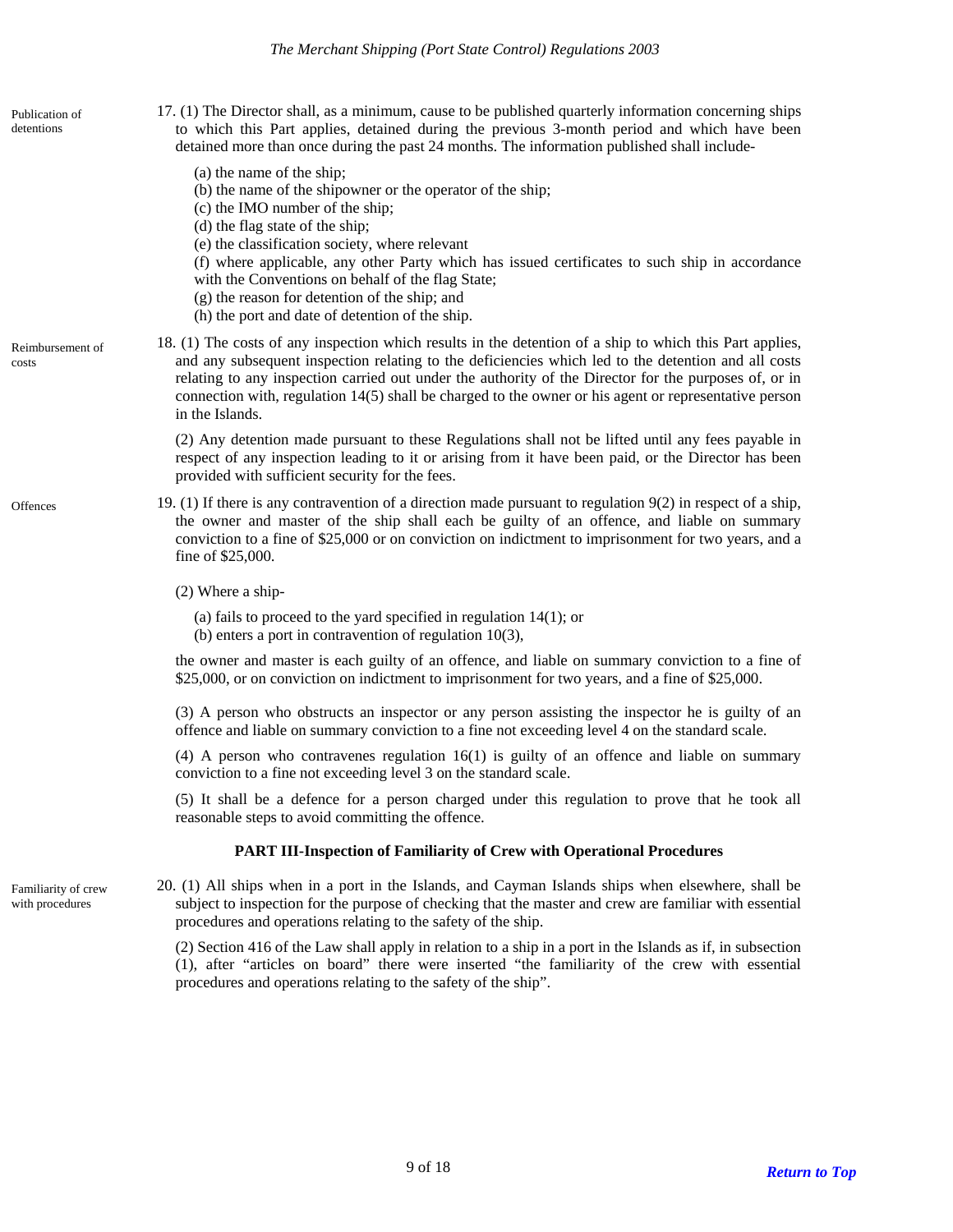#### **FIRST SCHEDULE**

# <span id="page-9-0"></span>Regulation 2 **EXAMPLES OF "CLEAR GROUNDS" FOR A MORE DETAILED INSPECTION**

1. A ship identified in the Second Schedule, with the exception of paragraph 1, is to be considered as falling into the "clear grounds" category.

2. A report or notification by another member State.

3. A report or complaint by the master, a crew member, or any person or organisation with a legitimate interest in the safe operation of the ship, shipboard living and working conditions or the prevention of pollution, unless the Director deems the report or complaint to be manifestly unfounded; the identity of the person lodging the report or the complaint must not be revealed to the master or the shipowner of the ship concerned.

4. The ship has been involved in a collision on its way to the port.

5. The Oil Record Book has not been properly kept.

6. The ship has been accused of an alleged violation of the provisions on discharge of harmful substances or effluents.

7. During examination of the certificates and other documentation, (see regulation  $6(1)(a)$  and (2)), inaccuracies have been revealed.

8. Indications that the crew members are unable to comply with the requirements of the Conventions on the minimum level of trained seafarers.

9. Evidence of cargo and other operations not being conducted safely, or in accordance with IMO guidelines, e.g., the content of oxygen in the inert-gas mains supply to the cargo tanks is above the prescribed maximum level.

10. Failure of the master on an oil tanker to produce the record of the oil discharging monitoring and control system for the last ballast voyage.

11. Absence of an up to date muster list, or crew members not being aware of their duties in the event of a fire or an order to abandon ship.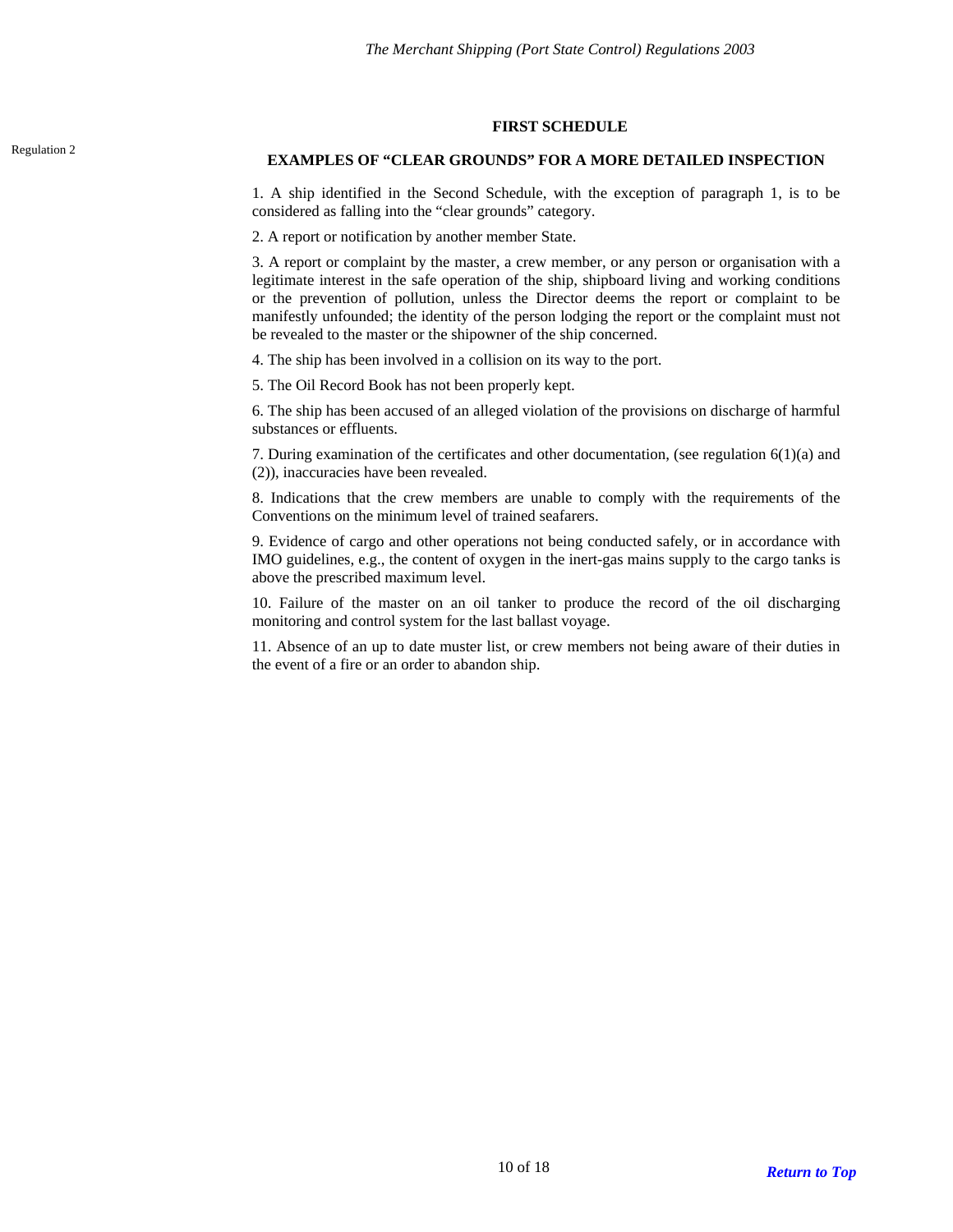# **SECOND SCHEDULE**

## **SHIPS TO BE CONSIDERED FOR PRIORITY INSPECTION**

<span id="page-10-0"></span>1. Ships visiting a port in the MOU region for the first time or after an absence of 12 months or more from a port in the MOU region.

2. Ships which have been permitted to leave the port of a member State on condition that the deficiencies noted must be rectified within a specified period, upon expiry of such period.

3. Ships which have been reported by pilots or other persons engaged in the berthing or unberthing of a ship, or who have responsibility for the conduct and navigation of a ship, as having deficiencies which may prejudice their safe navigation pursuant to regulation 16.

4. Ships which are in a category for which an expanded inspection is required by regulation 7.

5. Ships which have been suspended from their class for safety reasons in the course of the preceding six months.

# <span id="page-10-1"></span>Regulation 6 **THIRD SCHEDULE**

# **LIST OF CERTIFICATES AND DOCUMENTS TO BE CHECKED ON AN INSPECTION UNDER REGULATION 6**

Where applicable, the following Certificates and Documents are, as a minimum, to be checked -

- (i) International Tonnage Certificate (1969);
- (ii) Passenger Ship Safety Certificate;
- (iii) Cargo Ship Safety Construction Certificate;
- (iv) Cargo Ship Safety Equipment Certificate;
- (v) Cargo Ship Safety Radio Certificate;
- (vi) Exemption Certificate;
- (vii) Caribbean Cargo Ship Safety Certificate;
- (viii) Cargo Ship Safety Certificate;
- (ix) Document of Compliance (SOLAS 74, regulation II-2/54);
- (x) Dangerous Goods Special List or Manifest, or Detailed Stowage Plan;
- (xi) International Certificate of Fitness for Carriage of Liquefied Gases in Bulk, or the Certificate of Fitness for the Carriage of Liquefied Gases in Bulk, whichever is appropriate;
- (xii) International Certificate of Fitness for the Carriage of Dangerous Chemicals in Bulk, or the Certificate of Fitness for the Carriage of Dangerous Chemicals in Bulk, whichever is appropriate;
- (xiii) International Oil Pollution Prevention Certificate (IOPP);
- (xiv) International Pollution Prevention Certificate for the Carriage of Noxious Liquid Substances in Bulk;
- (xv) International Load Line Certificate (1966);
- (xvi) International Load Line Exemption Certificate;
- (xvii) Oil Record Book, parts I and II;
- (xviii) Shipboard Oil Pollution Emergency Plan;
- (xix) Cargo Record Book;
- (xx) Minimum Safe Manning Document;
- (xxi) Certificates of Competency;
- (xxii) Medical Certificates (see ILO Convention No. 73);
- (xxiii) Stability information;
- (xxiv) Safety Management Certificate and copy of Document of Compliance (SOLAS chapter IX);
- (xxv) Certificates as to the ship's hull strength and machinery installations issued by the classification society in question (only to be required where the ship maintains its class with a classification society);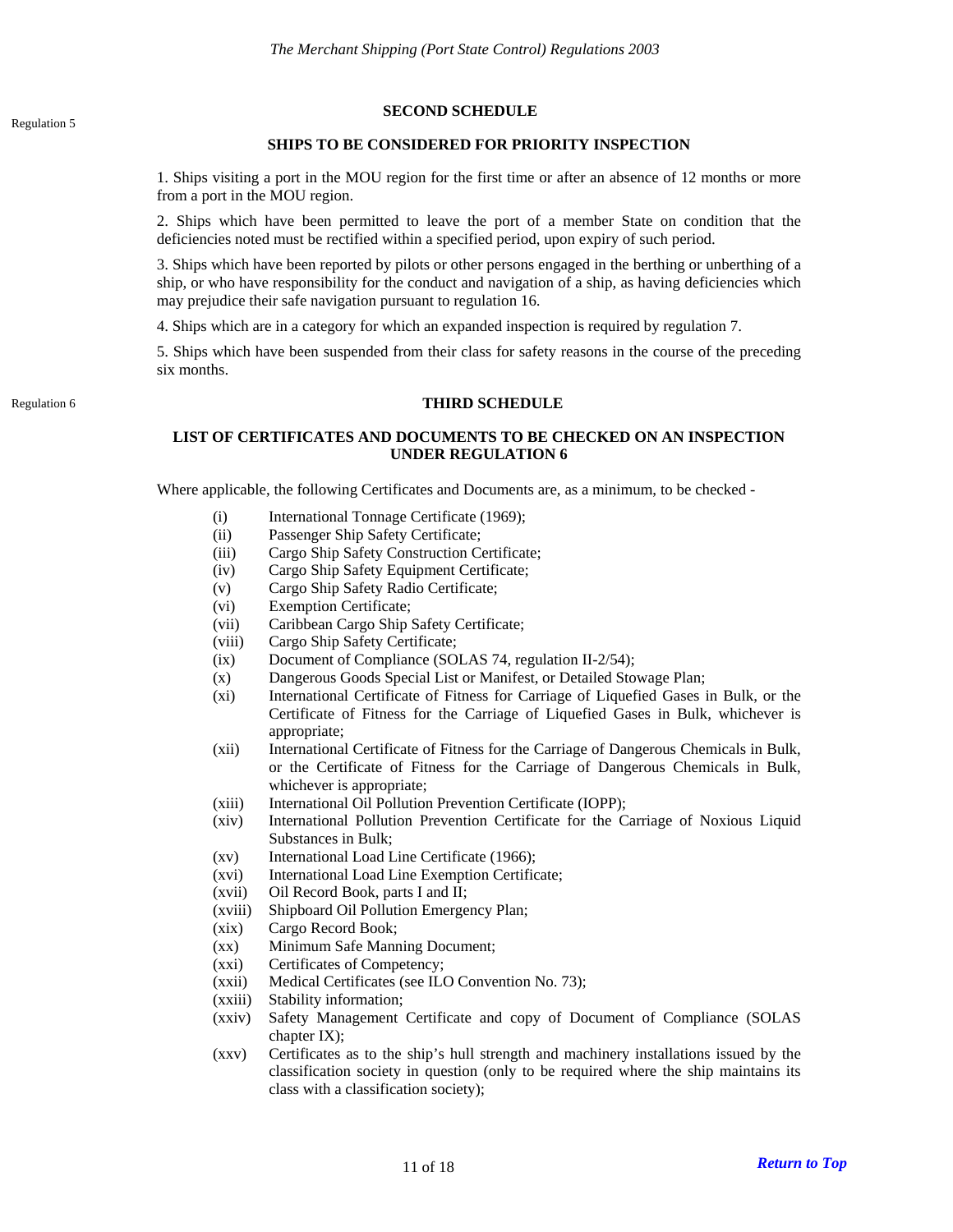- (xxvi) Survey Report Files (in case of bulk carriers or oil tankers in accordance with resolution A.744 (18))
- (xxvii) For ro-ro passenger ships, information on the A/A max ratio;
- (xxviii) Document of authorisation for the carriage of grain;
- (xxix) Special Purpose Ship Safety Certificate;
- (xxx) High-Speed Craft Safety Certificate and Permit to Operate High-Speed Craft;
- (xxxi) Mobile Offshore Drilling Unit Safety Certificate;
- (xxxii) For oil tankers, the record of oil discharge monitoring and control system for the last ballast voyage;
- (xxxiii) The muster list, fire control plan and damage control plan;
- (xxxiv) Ship's log-book with respect to the records of tests and drills and the log for records of inspection and maintenance of life-saving appliances and arrangements;
- (xxxv) Procedures and Arrangements Manual (P&A Manual) (chemical tankers);
- (xxxvi) Cargo Securing Manual;
- (xxxvii) Certificate of Registry or other document of nationality;
- (xxxviii) Garbage Management Plan;
- (xxxix) Garbage Record Book;
- (xxxx) Bulk carrier booklet (SOLAS chapter VI regulation 7); and
- (xxxxi) Reports of previous Port State Control inspections.

#### **FOURTH SCHEDULE**

#### **PROCEDURES FOR THE CONTROL OF SHIPS**

Procedures and Guidelines for the control of ships are contained in the following documents –

(a) IMO Assembly Resolution A.787(19) (Procedures for Port State Control) as amended by IMO Resolution A.882(21);

(b) IMO Assembly Resolution A.890(21) (Principles of Safe Manning) and Annexes 1 to 3 thereto.

(c) the relevant provisions of the International Maritime Dangerous Goods (IMDG) Code, as amended.

(d) The International Labour Organization (ILO) publication "Inspection of Labour Conditions on Board Ship: Guidelines for Procedures"

(e) Annex IA and IB to the Caribbean Memorandum of Understanding (CMOU) – "Guidelines for Surveyors to be observed in the Inspection of International Shipping" and "Guidelines for Surveyors to be observed in the Inspection of Caribbean Cargo Ships below 500 tons gross tonnage and ships of traditional build" respectively, as may be amended from time to time.

# <span id="page-11-1"></span>**Regulation 7 FIFTH SCHEDULE**

#### **PART A - Categories of Ships subject to More Detailed Inspection**

1. Oil tankers, 5 years or less from the date of phasing out in accordance with MARPOL 73/78, Annex 1, Regulation 13G, i.e.-

(a) a crude oil tanker of 20,000 tonnes deadweight and above or a product carrier of 30,000 tonnes deadweight and above, not meeting the requirements of a new oil tanker as defined in Regulation 1(26) of Annex I to MARPOL 73/78, will be subject to expanded inspection 20 years after its date of delivery as indicated on the Supplement, Form B, to the IOPP Certificate, or 25 years after that date, if the ship's wing tanks or double-bottom spaces not used for the carriage of oil meet the requirements of Regulation 13G (4) of the Annex, unless it has been reconstructed to comply with Regulation 13F of the same Annex; and

<span id="page-11-0"></span>Regulation 6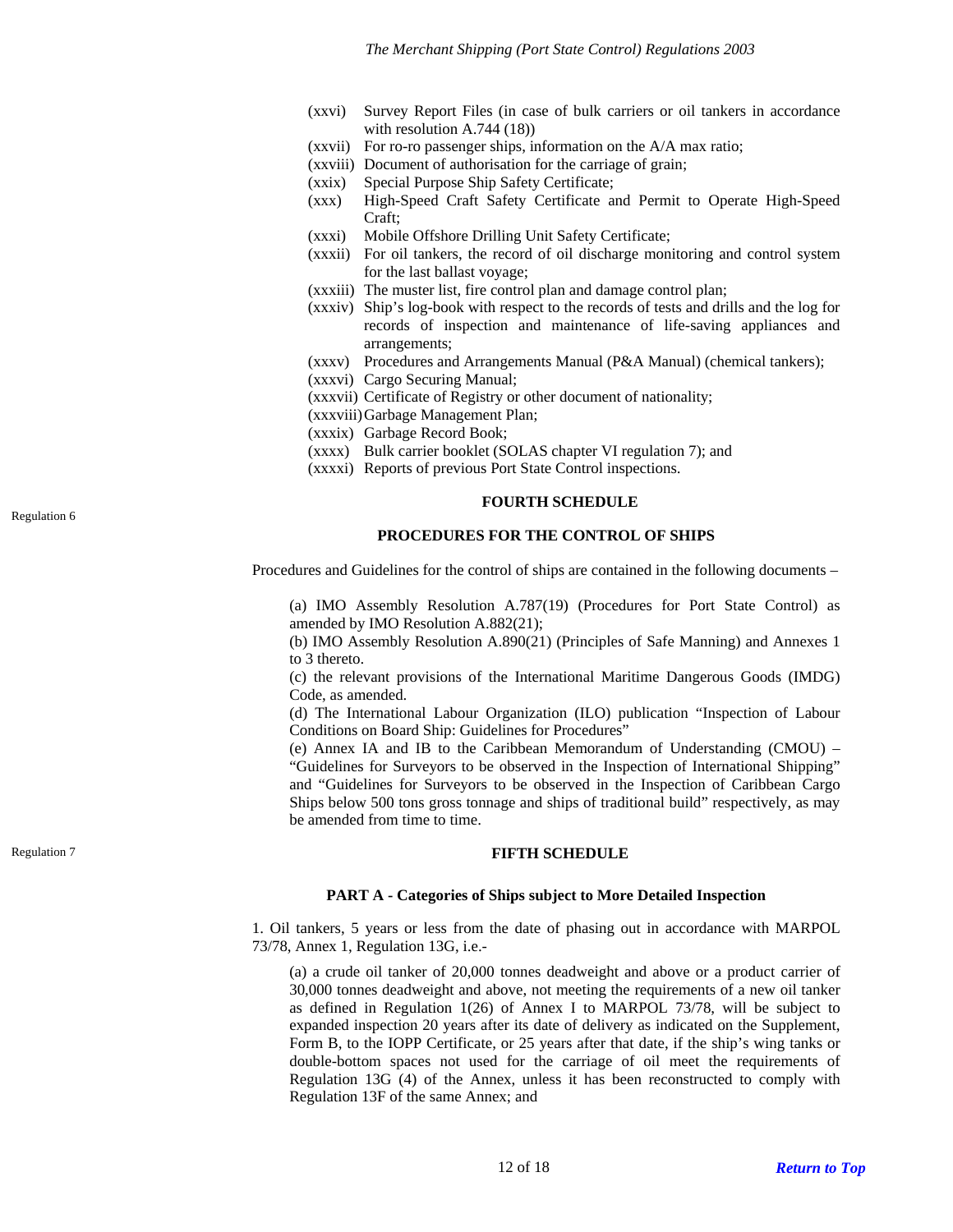(b) an oil tanker as mentioned above meeting the requirements of a new oil tanker as defined in Regulation 1(26) of Annex I to MARPOL 73/78 will be subject to expanded inspection 25 years after its date of delivery as indicated on the Supplement, Form B, to the IOPP Certificate, unless it complies with or has been reconstructed to comply with Regulation 13F of that Annex.

2. Bulk carriers, older than 12 years of age, as determined on the basis of the date of construction indicated in the ship's safety certificates.

3. Passenger ships.

4. Gas and chemical tankers older than 10 years of age, as determined on the basis of the date of construction indicated in the ship's safety certificates.

#### **PART B - Guidelines for Expanded Inspection of Certain Categories of Ships**

To the extent applicable the following items may be considered as part of an expanded inspection. Inspectors must be aware that it may jeopardise the safe execution of certain on-board operations, e.g. cargo operations if tests having a direct effect thereon are required to be carried out during such operations.

# **1. Ships in General (Categories in Part A)**

The following items may form part of an expanded inspection -

- (a) black out and start of emergency generator;
- (b) inspection of emergency lighting;
- (c) operation of emergency fire-pump with two fire hoses connected to the fire main-line;
- (d) operation of bilge pumps;
- (e) closing of watertight doors;
- (f) lowering of one seaside lifeboat to the water;
- (g) test of remote emergency stop for, e.g., boilers, ventilation and fuel pumps;
- (h) test of steering gear including auxiliary steering gear;
- (i) inspection of emergency source of power to radio installations; and
- (j) inspection and, to the extent possible, test of engine-room separator.

#### **2. Oil Tankers**

In addition to the items listed under Section 1, the following items may also be considered as part of the expanded inspection for oil tankers -

- (a) fixed-deck foam system;
- (b) fire-fighting equipment in general;
- (c) inspection of fire dampers to engine room, pump room and accommodation;
- (d) control of pressure of inert gas and oxygen content thereof; and

(e) check of the Survey Report File (see Resolution A.744(18)) to identify possible suspect areas requiring inspection.

#### **3. Bulk Carriers**

In addition to the items listed under Section 1, the following items may also be considered as part of the expanded inspection for bulk carriers -

- (a) possible corrosion of deck machinery foundations;
- (b) possible deformation and/or corrosion of hatch covers;
- (c) possible cracks or local corrosion in transverse bulkheads;
- (d) access to cargo holds; and

(e) check of the Survey Report File, (see IMO Resolution A.744 (18)) to identify possible suspect areas requiring inspection.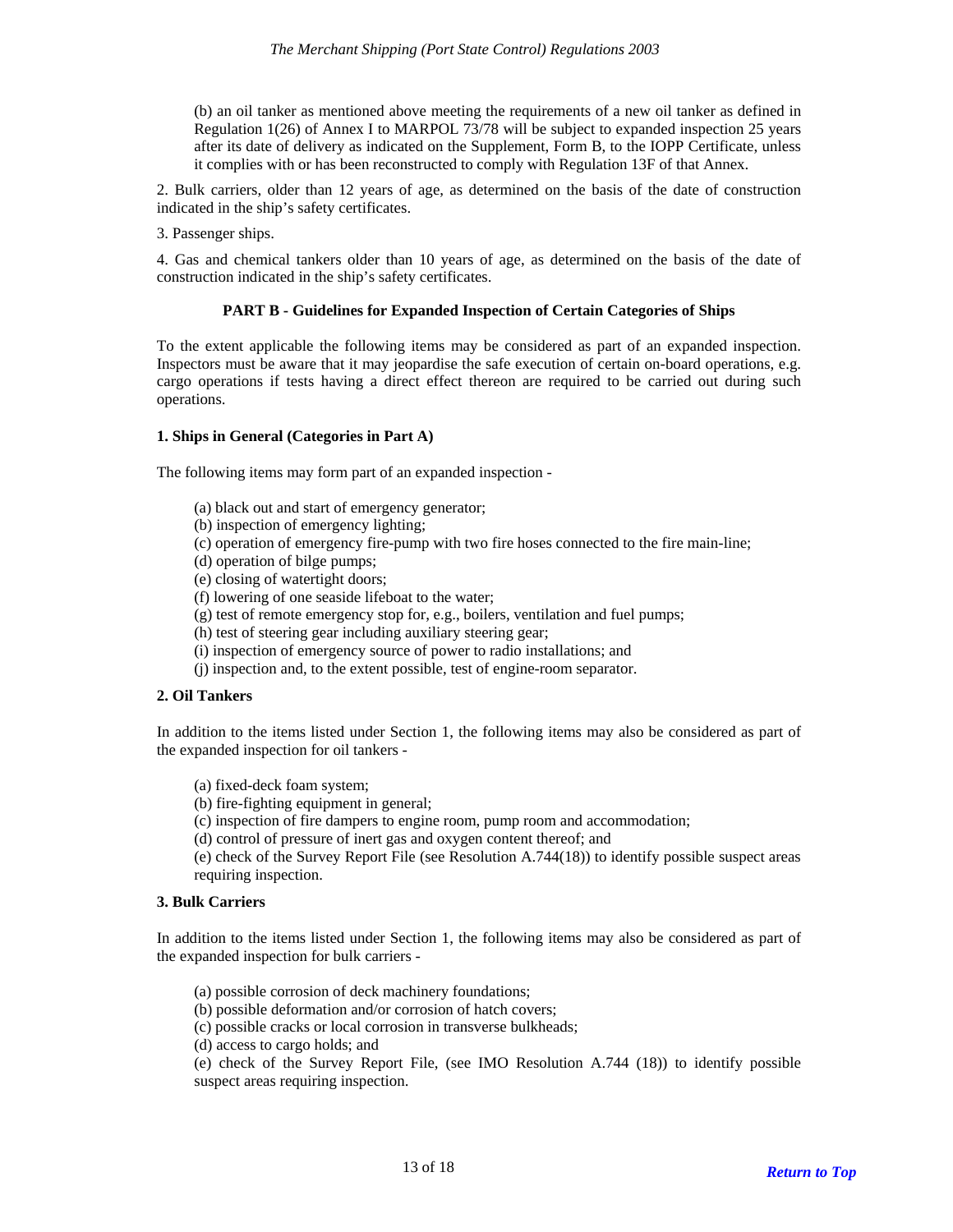# **4. Gas and Chemical Tankers**

In addition to the items listed under section 1, the following items can also be considered as part of the expanded inspection for gas and chemical tankers -

(a) cargo tank monitoring and safety devices relating to temperature, pressure and ullage;

(b) oxygen analysing and explosimeter devices, including their calibration.;

(c) availability of chemical detection equipment (bellows) with an appropriate number of suitable gas detection tubes for the specific cargo being carried;

(d) cabin escape sets giving suitable respiratory and eye protection, for every person on board (if required by the products listed on the International Certificate of Fitness or Certificate of Fitness for the Carriage of Dangerous Chemicals in Bulk or Liquefied Gases in Bulk as applicable);

(e) check that the product being carried is listed in the International Certificate of Fitness or Certificate of Fitness for the Carriage of Dangerous Chemicals in Bulk or Liquefied Gases in Bulk as applicable; and

(f) the fixed fire-fighting installations on deck whether they be foam or dry chemical or other as required by the product carried.

# **5. Passenger Ships**

In addition to the items listed under Section 1, the following items may also be considered as part of the expanded inspection for passenger ships -

- (a) testing of fire detection and alarm systems;
- (b) testing of proper closing of fire doors;
- (c) test of public address system;
- (d) fire drill where, as a minimum, all sets of fireman's outfits must be demonstrated
- and part of the catering crew take part; and
- (e) demonstration that key crew members are acquainted with the damage control plan.

Where deemed appropriate the inspection may be continued while the ship is on passage to or from a port in the Islands, with the consent of the shipmaster or the operator. Inspectors must not obstruct the operation of the ship, nor must they induce situations that, in the master's judgment could endanger the safety of the passengers, the crew and the ship.

# <span id="page-13-0"></span>Regulation 9 **SIXTH SCHEDULE**

## **CRITERIA FOR DETENTION OF A SHIP**

# **1. Introduction**

Before determining whether deficiencies found during an inspection warrant detention of the ship involved, the inspector must apply the criteria mentioned below in sections 2 and 3.

Section 4 includes examples of deficiencies that may of themselves warrant detention of the ship involved (see regulation 9(3)).

#### **2. Main Criteria**

When exercising his professional judgment as to whether or not a ship should be detained the inspector must apply the following criteria:

(a) timing -

ships which are unsafe to proceed to sea must be detained upon the first inspection irrespective of how much time the ship will stay in port; and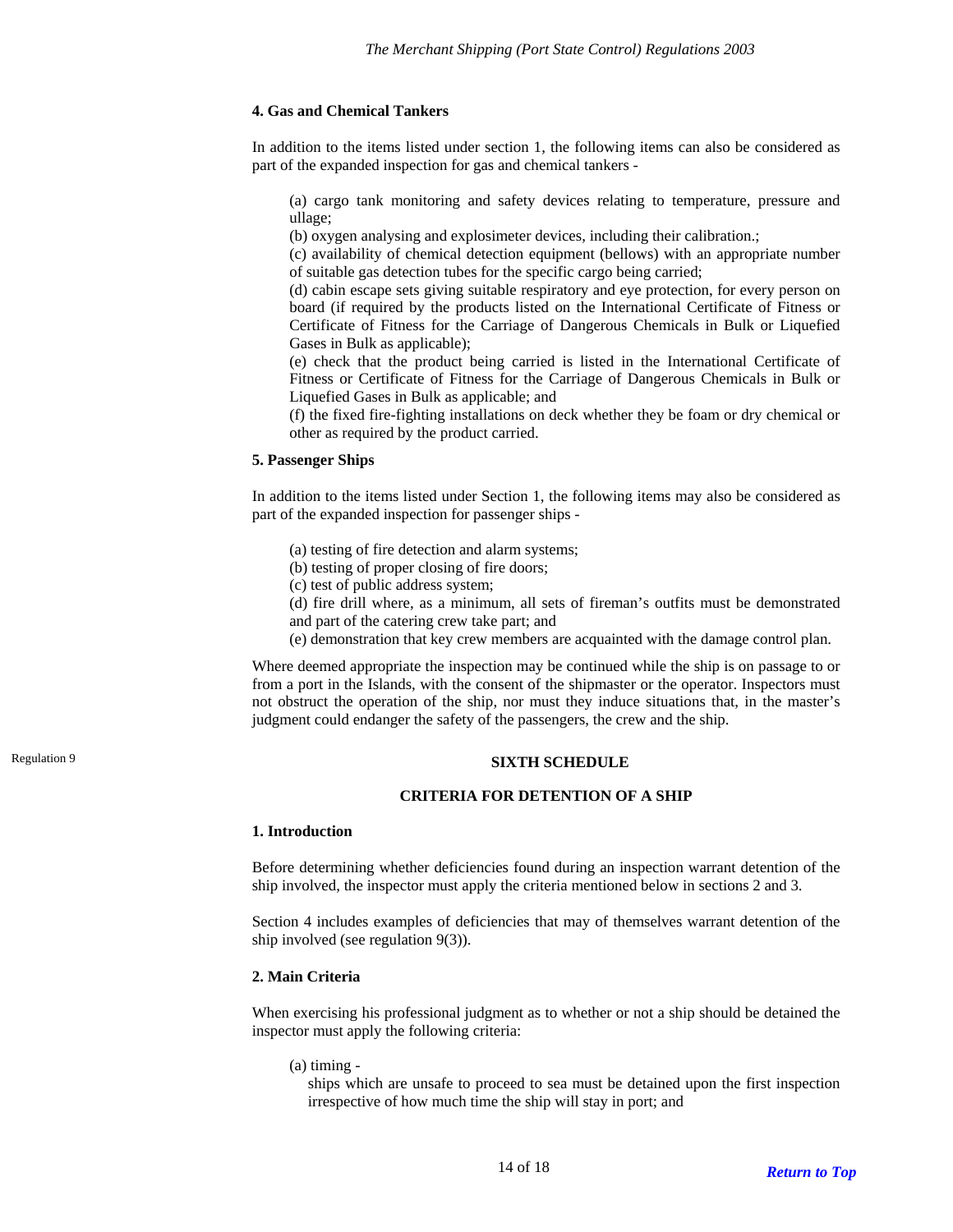(b) criteria -

- (i) the ship is detained if its deficiencies are sufficiently serious to merit an inspector returning to satisfy himself that they have been rectified before the ship sails; and
- (ii) the need for the inspector to return to the ship is a measure of the seriousness of the deficiencies. However, it does not impose such an obligation for every case. It implies that the inspector must verify one way or another, preferably by a further visit, that the deficiencies have been rectified before departure.

## **3. Application of main criteria**

- (a) When deciding whether the deficiencies found in a ship are sufficiently serious to merit detention the inspector must assess whether -
	- (i) the ship has relevant, valid documentation; and
	- (ii) the ship has the crew required in the Safe Manning Document; and
- (b) during inspection the inspector must further assess whether the ship or crew is able to
	- (i) navigate safely throughout the forthcoming voyage;
	- (ii) safely handle, carry and monitor the condition of the cargo throughout the forthcoming voyage;
	- (iii) operate the engine room safely throughout the forthcoming voyage;
	- (iv) maintain proper propulsion and steering throughout the forthcoming voyage;
	- (v) fight fires effectively in any part of the ship if necessary during the forthcoming voyage;
	- (vi) abandon ship speedily and safely and effect rescue if necessary during the forthcoming voyage;
	- (vii) prevent pollution of the environment throughout the forthcoming voyage;
	- (viii) maintain adequate stability throughout the forthcoming voyage;
	- (ix) maintain adequate watertight integrity throughout the forthcoming voyage;
	- (x) communicate in distress situations if necessary during the forthcoming voyage; and
	- (xi) provide safe and healthy conditions on board throughout the forthcoming voyage; and

where the answer to any of these assessments is negative, taking into account all deficiencies found, the ship must be strongly considered for detention. A combination of deficiencies of a less serious nature may also warrant the detention of the ship.

## **4. List of Deficiencies**

To assist the inspector in the use of these guidelines, there follows a list of deficiencies, grouped under relevant conventions and/or Codes, which are considered of such a serious nature that they may warrant the detention of the ship involved. This list is not intended to be exhaustive.

## **(a) General -**

the lack of valid certificates as required by the relevant instruments; ships flying the flags of States not party to a Convention (relevant instrument) or not having implemented another relevant instrument, are not entitled to carry the certificates provided for by the Convention or other relevant instrument; therefore, absence of the required certificates should not by itself constitute reason to detain these ships; however, in applying the "no more favourable treatment" clause, substantial compliance with the provisions is required before the ship sails;

**(b) areas under the SOLAS Convention (references to the applicable paragraph in the Annex of SOLAS are given in brackets where appropriate) -** 

- (i) failure of the proper operation of propulsion and other essential machinery, as well as electrical installations;
- (ii) insufficient cleanliness of engine room, excess amount of oily-water mixtures in bilges, insulation of piping including exhaust pipes in engine room contaminated by oil, improper operation of bilge pumping arrangements;
- (iii) failure of the proper operation of emergency generator, lighting, batteries and switches;
- (iv) failure of the proper operation of the main and auxiliary steering gear;
- (v) absence, insufficient capacity or serious deterioration of personal life-saving appliances, survival craft and launching arrangements;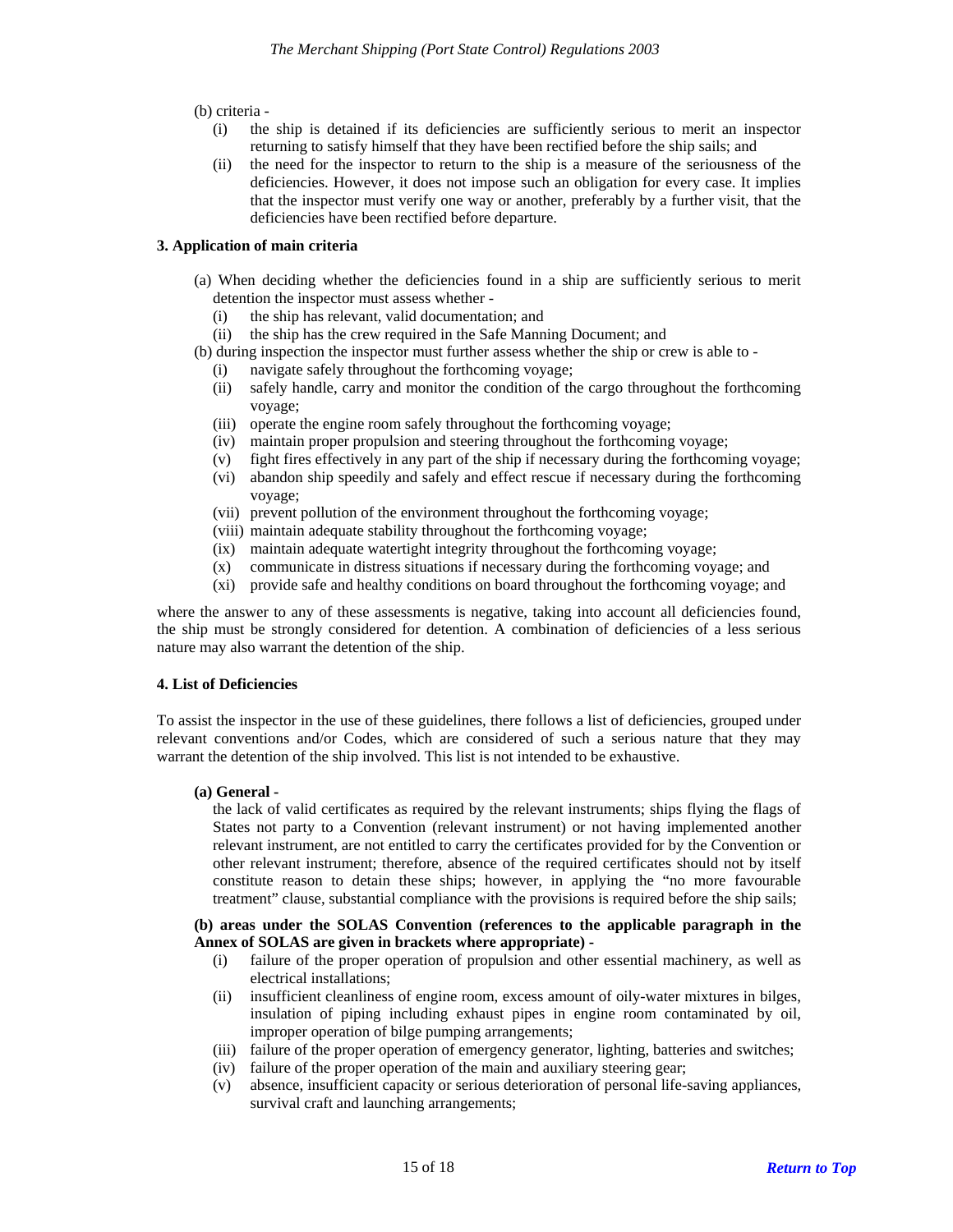- (vi) absence, non-compliance or substantial deterioration of fire detection system, fire alarms, fire-fighting equipment, fixed fire-extinguishing installation, ventilation valves, fire dampers, quick-closing devices to the extent that they cannot comply with their intended use;
- (vii) absence, substantial deterioration or failure of proper operation of the cargo deck area fire protection arrangements on tankers;
- (viii) absence, non-compliance or serious deterioration of lights, shapes or sound signals;
- (ix) absence or failure of the proper operation of the radio equipment for distress and safety communication;
- (x) absence or failure of the proper operation of navigation equipment, taking the provisions of SOLAS Regulation V/12(o) into account;
- (xi) absence of corrected nautical charts, and/or all other relevant nautical publications necessary for the intended voyage, taking into account that electronic charts may be used as a substitute for nautical charts; and
- (xii) absence of non-sparking exhaust ventilation for cargo pump rooms (SOLAS Regulation II-2/59.3.1);

## **(c) areas under the IBC Code (references to the applicable paragraph of the Code are given in brackets where appropriate) -**

- (i) transport of a substance not mentioned in the Certificate of Fitness or missing cargo information (16.2);
- (ii) missing or damaged high-pressure safety device (8.2.3);
- (iii) electrical installations not intrinsically safe or not corresponding to code requirements (10.2.3);
- (iv) sources of ignition in hazardous locations referred to in 10.2 (11.3.15);
- (v) contraventions of special requirements (15);
- (vi) exceeding of maximum allowable cargo quantity per tank (16.1); and
- (vii) insufficient heat protection for sensitive products (16.6);

## **(d) areas under the IGC Code (references to the applicable paragraph of the Code are given in brackets where appropriate) -**

- (i) transport of a substance not mentioned in the Certificate of Fitness or missing cargo information (18.1);
- (ii) missing closing devices for accommodations or service spaces (3.2.6);
- (iii) bulkhead not gastight (3.3.2);
- (iv) defective air locks (3.6);
- (v) missing or defective quick-closing valves (5.6);
- (vi) missing or defective safety valves (8.2);
- (vii) electrical installations not intrinsically safe or not corresponding to code requirements (10.2.4);
- (viii) ventilators in cargo area not operable (12.1);
- (ix) pressure alarms for cargo tanks not operable (13.4.1);
- (x) gas detection plant and/or toxic gas detection plant defective (13.6); and
- (xi) transport of substances to be inhibited without valid inhibitor certificate (17/19);

#### **(e) areas under the Load Lines Convention -**

- (i) significant areas of damage or corrosion, or pitting of plating and associated stiffening in dicks and hull affecting seaworthiness or strength to take local loads, unless proper temporary repairs for a voyage to a port for permanent repairs have been carried out;
- (ii) a recognised case of insufficient stability;
- (iii) the absence of sufficient and reliable information, in an approved form, which by rapid and simple means, enables the master to arrange for the loading and ballasting of his ship in such a way that a safe margin of stability is maintained at all stages and at varying conditions of the voyage, and that the creation of any unacceptable stresses in the ship's structure are avoided;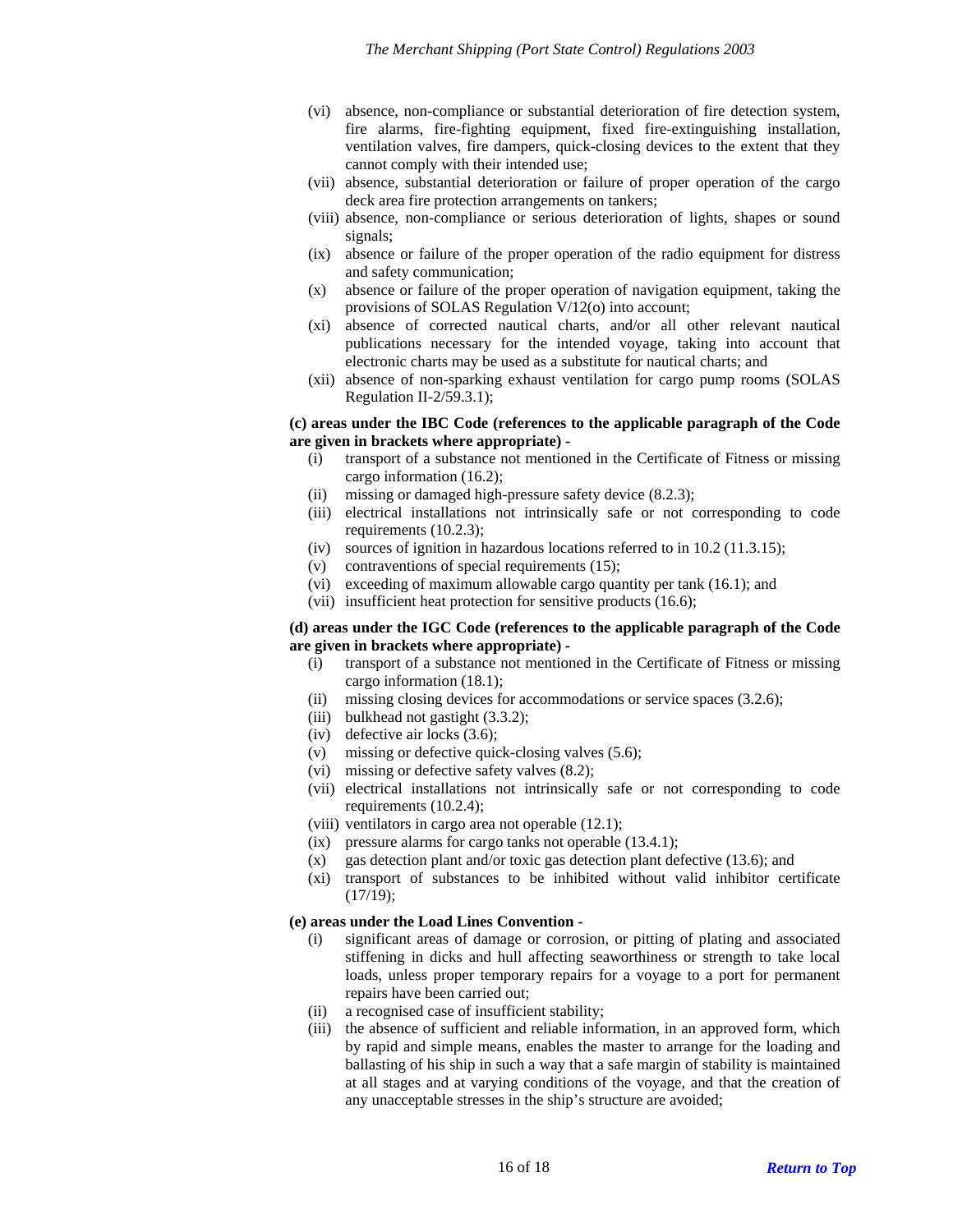- (iv) absence, substantial deterioration or defective closing devices, hatch closing arrangements and watertight doors;
- (v) overloading; and
- (vi) absence of draft mark or draft mark impossible to read;

## **(f) areas under MARPOL 73/78, Annex I (references to the applicable paragraph in Annex I of MARPOL are given in brackets where appropriate) -**

- (i) absence, serious deterioration or failure of proper operation of the oily-water filtering equipment, the oil discharge monitoring and control system or the 15 ppm alarm arrangements;
- (ii) remaining capacity of slop and/or sludge tank insufficient for the intended voyage;
- (iii) Oil Record Book not available  $(20 (5))$ ; and
- (iv) unauthorised discharge bypass fitted;

# **(g) areas under MARPOL 73/78, Annex II (references to the applicable paragraph in Annex II of MARPOL are given in brackets where appropriate) -**

- (i) absence of the P  $&$  A Manual;
- (ii) cargo is not categorised  $(3 (4))$ ;
- (iii) no Cargo Record Book available  $(9(6))$ ;
- (iv) transport of oil-like substances without satisfying the requirements or without an appropriately amended certificate (14); and
- (v) unauthorised discharge bypass fitted;

#### **(h) areas under the STCW Convention -**

number, composition or certificate of crew not corresponding with the Minimum Safe Manning Document;

## **(i) areas under the ILO Conventions (references to the relevant ILO Convention and the applicable Article are given in brackets where appropriate) -**

- (i) insufficient food for voyage to next port (Convention 68 Article5(2)(a));
- (ii) insufficient potable water for voyage to next port (Convention 68 Article  $5(2)(a)$ );
- (iii) excessively unsanitary conditions on board;
- (iv) no heating in accommodation of a ship operating in areas where temperatures may be excessively low (Convention 92 Article 8); and
- (v) excessive garbage, blockage by equipment or cargo or otherwise unsafe conditions in passageways and accommodation (Convention 134 Article 4);

## **(j) areas which may not warrant a detention, but where operations have to be suspended (e.g. cargo work) -**

failure of the proper operation (or maintenance) of inert gas system, cargo-related gear or machinery are considered sufficient grounds for stopping cargo operation;

#### **(k) areas under the CCSS Code -**

see items listed in paragraphs (b) and (e).